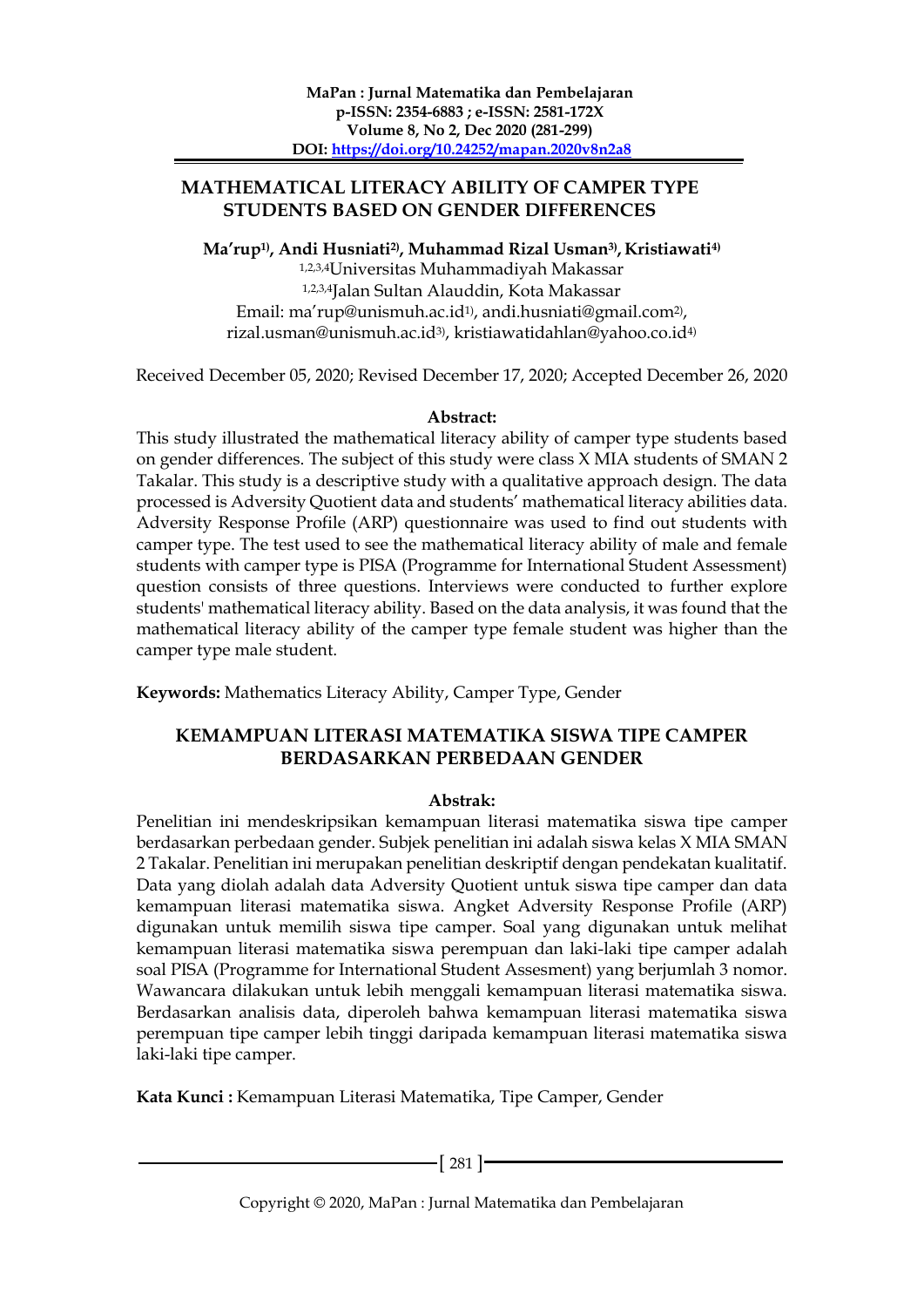*How to Cite*: Ma'rup, Husniati, A., Usman, M. R., & Kristiawati. (2020). Mathematics Literacy Ability of Camper Type Students Based on Gender Differences. *MaPan : Jurnal Matematika dan Pembelajaran*, *8*(2), 281-299. https://doi.org/10.24252/mapan.2020v8n2a8.

### **INTRODUCTION**

ccording to the formulation of the Ministry of Education and Culture emphasizes the ability of students to find out from various sources. The development of the 21st century is marked by the use of information and communication technology in all human life, including in the learning process (Daryanto & Syaiful, 2016). Besides technology, education is one of the benchmarks for the progress of a nation, therefore to find out the progress of a nation can be seen from how much human resources a country has, with reliable human resources it will give birth to scientific thoughts that will bring about change. Mathematics is an effort to improve the abilities of students and increase the intelligence of students. In this case, mathematical concepts are used as tools to develop these mathematical abilities. A

According to National Council of Teachers of Mathematics (2000) in the book Abidin, Mulyati, and Yunansah (2017) about the definition of five mathematical abilities in mathematics learning. These five abilities are abilities that must be mastered by students after learning mathematics, namely mathematical reasoning, mathematical representation, mathematical connections, mathematical communication, and mathematical problems.

Mathematical literacy is an individual's capacity to formulate, employ, and interpret mathematics in a variety of contexts. It includes reasoning mathematically and using mathematical concepts, procedures, fact and tools to describe, explain and predict phenomena. It assists individuals in recognizing the role that mathematics plays in the world and to make the well-founded judgments and decisions needed by constructive, engaged, and reflective citizens (OECD, 2015: 13; White, 2018).

This means that mathematical literacy is the ability of students to formulate, use, and interpret mathematics in various contexts. This includes mathematical reasoning using mathematical concepts, procedures, facts, and tools to describe, explain, and predict phenomena. This helps one to recognize the role of mathematics in life and to make rational and logical judgments and decisions that are required by constructive, actively engaged, and reflective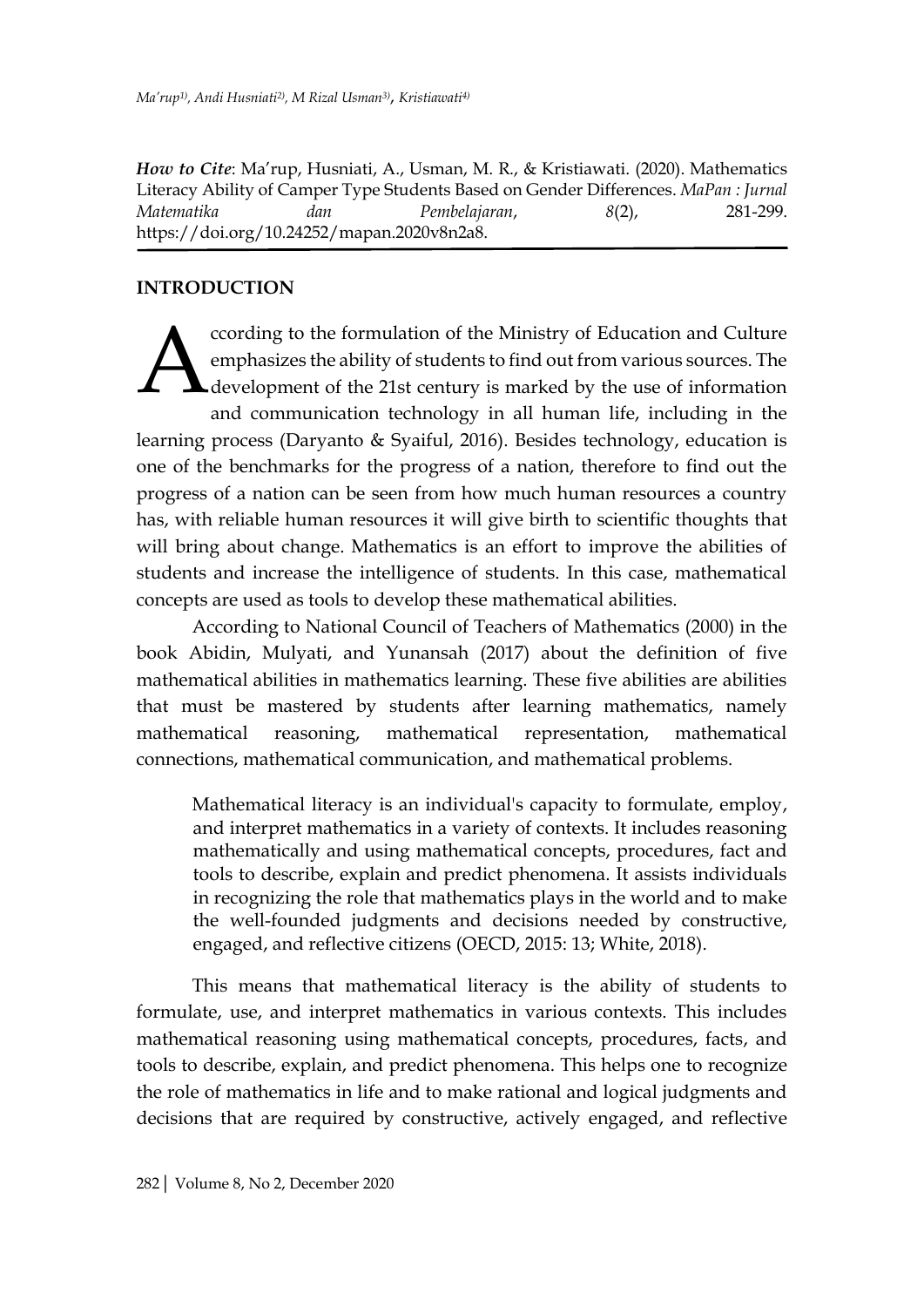citizens.

According to Kern in Mahdiansyah and Rahmawati (2014), literacy learning is characterized by three R's, namely responding, revising, and reflecting. Responding involves both parties, teachers and students. Students respond to assignments given by the teacher or to the texts they read. The revision includes various language activities. Reflecting is concerned with evaluating what has been done, what was seen, and what was felt when learning was carried out (Wicaksana, Wardono, & Ridlo, 2017).

OECD (2014: 39) defines mathematical literacy as a person's ability to formulate, apply, and interpret mathematics in various contexts including the ability to do mathematical reasoning, while Ojose (2011: 89) said that mathematical literacy is the knowledge to know and use the basics of mathematics in everyday life. In this case, students are able to apply mathematics by relating it to the real world students. Dorn and Jones (1980) states that there are four levels of literacy, namely performative, functional, informational, and epistemic.

Students' mathematical literacy ability is assessed using an international level assessment study, namely PISA *(Program for International Student Assessment)*. Indonesia has joined as a member of PISA (specifically in the assessment of mathematics literacy) along with other countries, such as Singapore, China, and the UK. However, the results show that Indonesia's ranking is still far from expectations. In 2018, Indonesia was ranked 63rd with a score of 379 out of 72 participating countries.

| Year Studi | <b>Subjects</b>    | <b>Indonesian Rating</b> |     | Score Participants |
|------------|--------------------|--------------------------|-----|--------------------|
| 2000       | Mathematics        | 39                       | 367 |                    |
| 2003       | <b>Mathematics</b> | 38                       | 360 | 41                 |
| 2006       | Mathematics        | 50                       | 391 | 57                 |
| 2009       | <b>Mathematics</b> | 61                       | 371 | 68                 |
| 2012       | Mathematics        | 64                       | 375 | 64                 |
| 2015       | <b>Mathematics</b> | 63                       | 386 | 72                 |
| 2018       | Mathematics        | 73                       | 379 | 79                 |

Table 1. Indonesia's Participation in PISA For 18 Years

Sources: Kemendikbud (2016)

The general objective of PISA is to assess the extent to which 15 years old students in OECD countries (and other countries) have acquired appropriate proficiency in reading, mathematics, and science to make a significant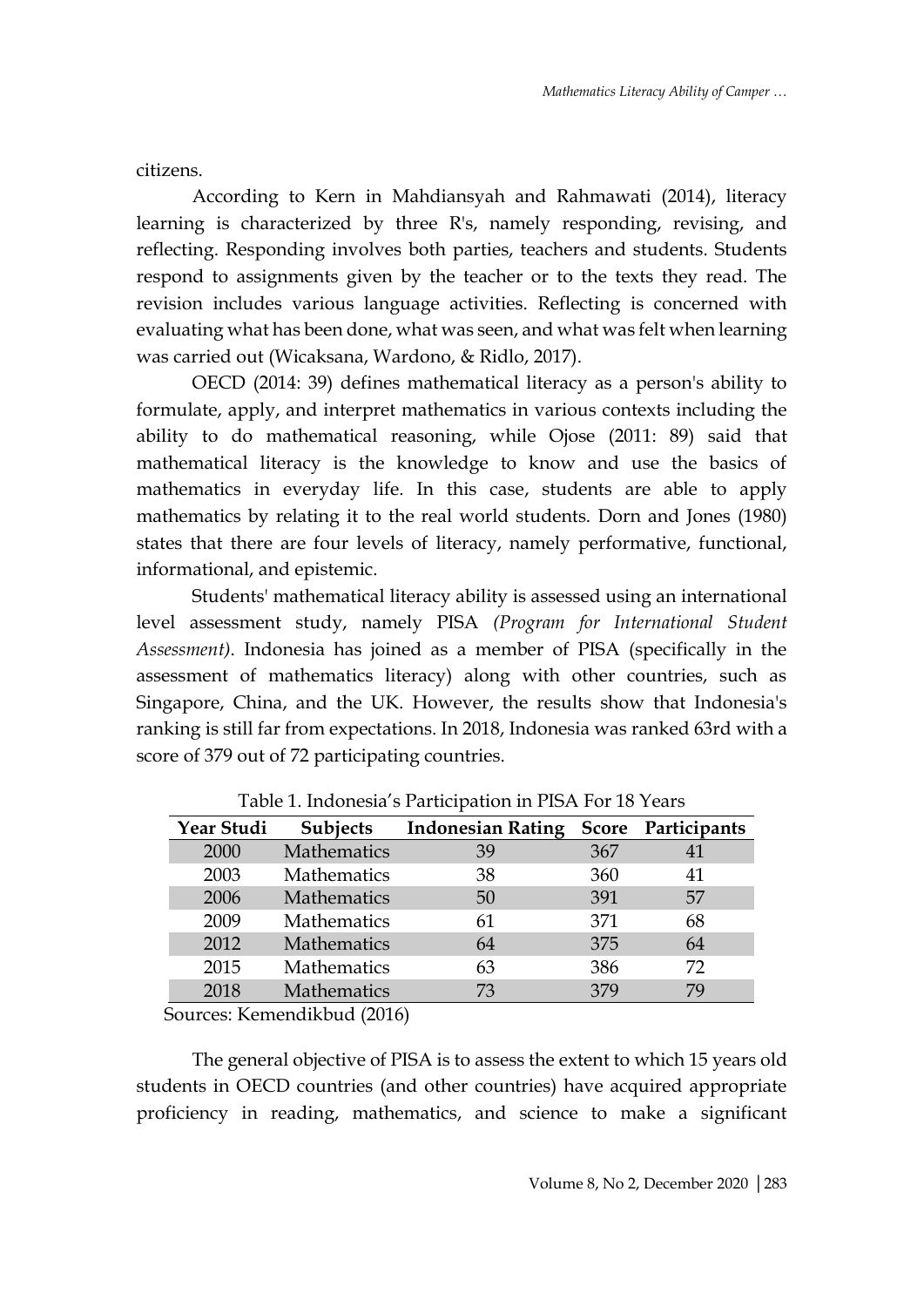contribution to their society (Dorn & Jones, 1980; Khoirudin, Styawati, & Nursyahida, 2017).

Wardhani (2005) argues that PISA questions demand reasoning and problem solving skills. A student is said to be able to solve problems if he can apply previously acquired knowledge to new unfamiliar situations. This ability is what we usually know as high order thinking skills (Setiawan, Dafik, & Lestari, 2014).

In assessing mathematical literacy skills, PISA makes it in the form of level consisting of six levels with level 1 as the lowest level and level 6 being the highest. In this study, the level of mathematical literacy skills used only level 1 to level 3.

| Level          | Indicator                                                                                                                                                                                                                                                                                                                                   |
|----------------|---------------------------------------------------------------------------------------------------------------------------------------------------------------------------------------------------------------------------------------------------------------------------------------------------------------------------------------------|
| $\mathbf{1}$   | Answering questions in a familiar context<br>and all relevant information available with<br>clear questions.<br>Identify information, and carry out common<br>$\bullet$<br>methods based on clear instructions.<br>Show action in accordance with the<br>$\bullet$<br>stimulation given.                                                    |
| $\overline{2}$ | Interpret and recognize situations in a<br>context that require immediate conclusions.<br>Sorting relevant information from a single<br>source, and using a single presentation<br>method.<br>Work on basic algorithms, use formulas,<br>carry out procedures or agreements.<br>Giving precise reasons for the results of the<br>settlement |
| 3              | Carry out procedures clearly, including<br>procedures that require consecutive<br>decisions.<br>Solve problems, and apply simple strategies.<br>$\bullet$<br>Interpret and use representations based on<br>different sources of information and state the<br>reasons why directly.                                                          |

Table 2. Mathematical Literacy Ability Level according to PISA

Sources: Syawahid and Putrawangsa (2017: 227)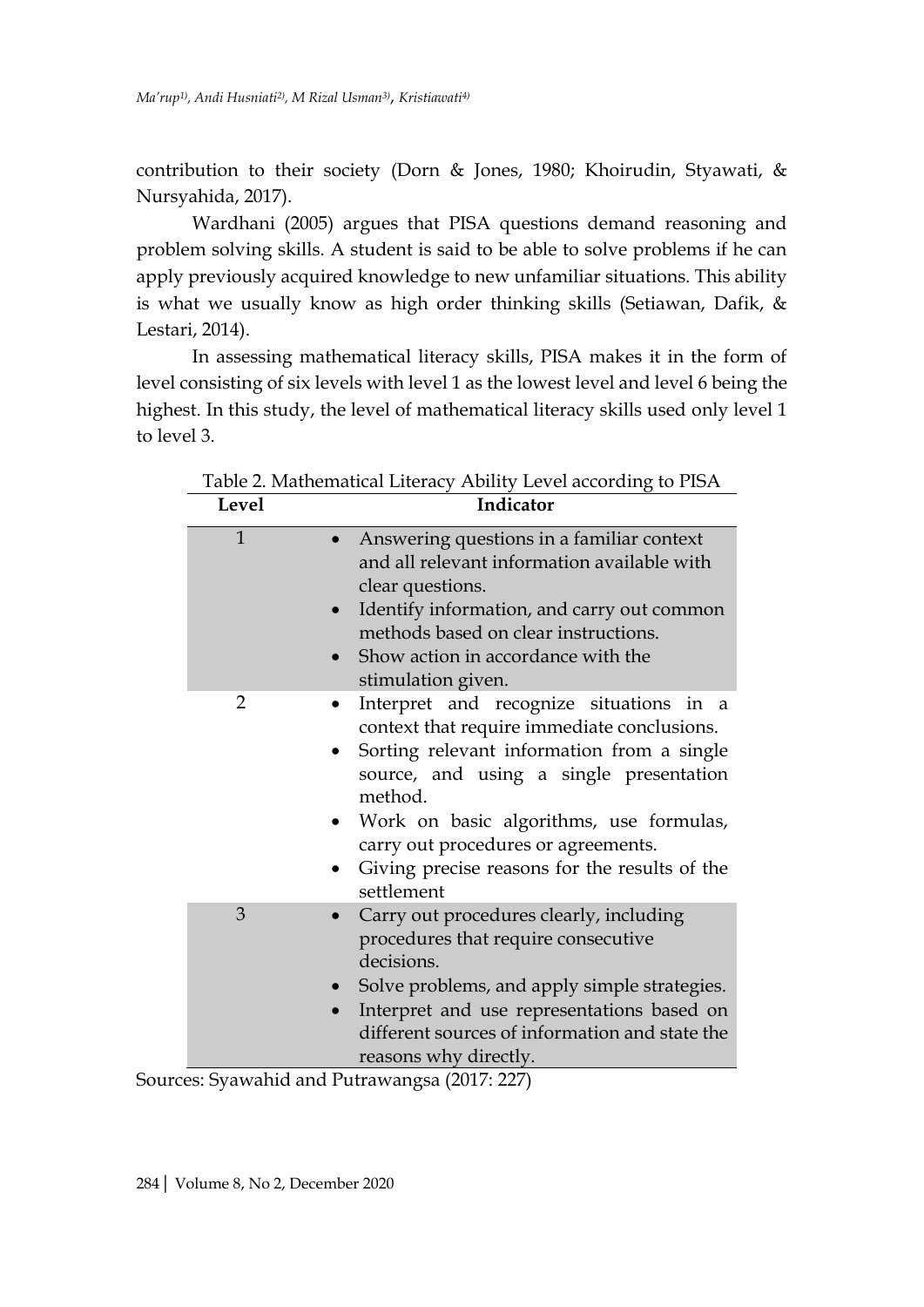Looking at the results of the survey on mathematical literacy abilities issued by PISA, we can reflect that so far the ability of Indonesian students aged 15 years in mathematical literacy is still far from the average achievement of the survey participating countries. This is an indicator that Indonesian students' mathematical literacy skills are still considered low.

Some Indonesian researchers have also found low literacy skills of students in various regions of Indonesia, such as research conducted by Khoirudin, Styawati, and Nursyahida (2017) about: 1) the material chosen, 2) learning provided by the teacher, 3) classroom environment, 4) family environment support, and 5) readiness in the implementation of tests and 6) the abilities of each student himself.

Looking at some of the problems and facts above, the researcher tries to analyze the mathematical literacy skills of camper or students who have high AQ. *Adversity Quotient* has three levels, namely quitters, campers, and climbers. The climber type was the highest type and according to the researcher, the students who had climber type were students who were able to do the PISA questions in various ways and never gave up until they found the answer.

Based on the results of preliminary observations and interviews with mathematics teacher, students are dominant if given test questions and practice questions they will answer easy questions and do not try to continue to get answers to other questions, students are also easily satisfied with what they have achieved. These characteristics are the camper type so that the researcher is interested in studying the camper type students.

In this study, the researcher analyzes the mathematical literacy abilities of the camper type students based on gender. Many opinions said that male students are smarter than female students. As stated by Halpern in Goodwin and Friedman (2006) that boys have better intellectual abilities than girls. Boys are rational, independent, aggressive, achievement-oriented, and active. Meanwhile, girls are more proficient in reading and writing tasks. Because girls have a higher emotional level, give up easily, are passive and subjective, so they are weak in mathematics. Halpern's statement is reinforced by Sandra Witelson, a neuroscientist from Canada in Pasiak (2004: 94) in her research that the overall brain of girls is smaller than that of boys (Suryaprani, Suparta, & Suharta, 2016).

According to Lange (2006: 14-15) in mathematical literacy, there are three categories of phenomena, namely spatial literacy, numeracy, and quantitative literacy. Basic mathematical literacy abilities that students must have involved seven components (OECD, 2015: 39), that communication, mathematizing,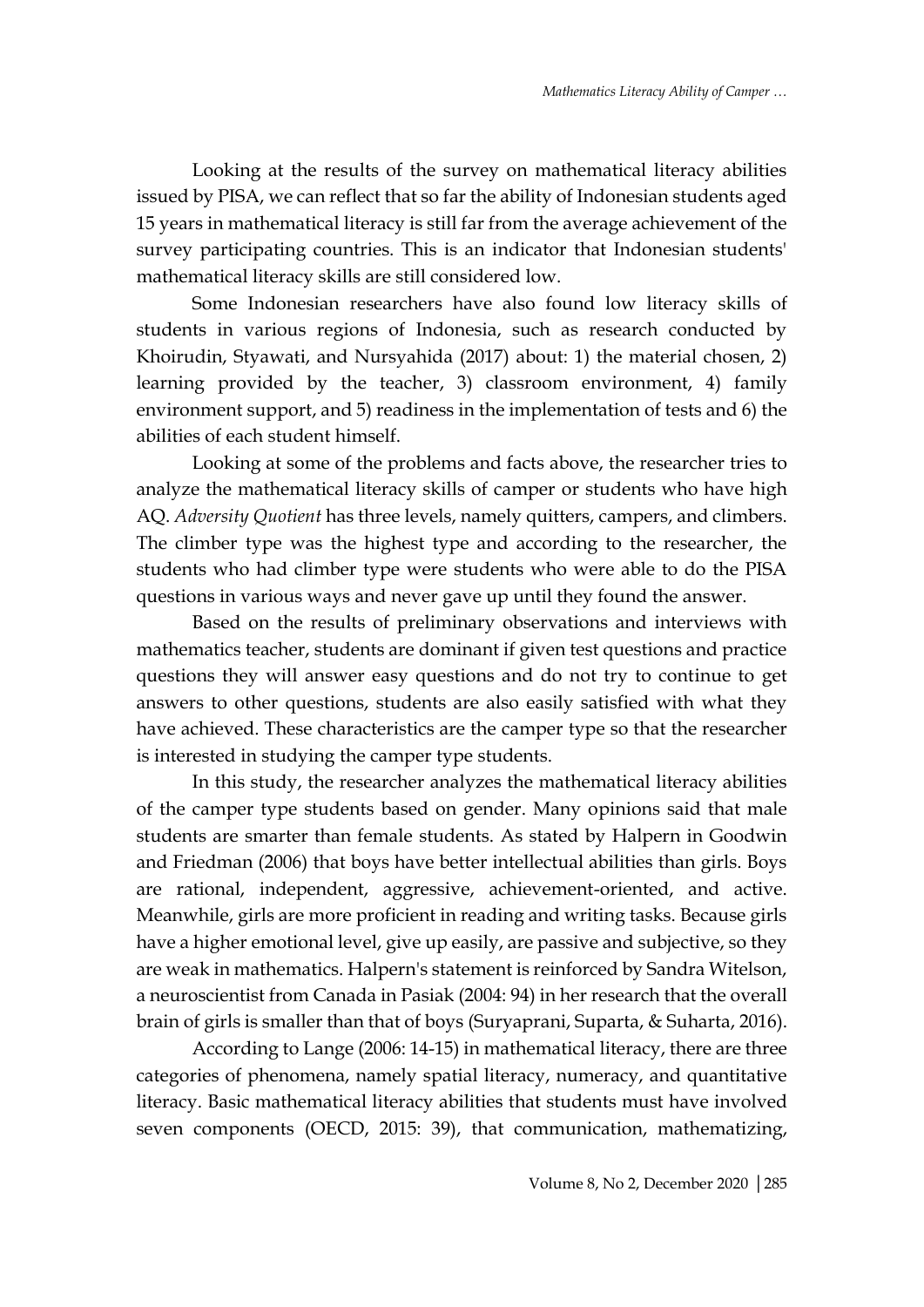representation, reasoning and argument, devising a strategy for solving problems, and using symbolic, formal, and technical language and operation, using mathematical tools.

Therefore, researchers are motivated to research the description of mathematical literacy abilities of camper type students based on gender differences.

#### **METHODS**

The type of research used is descriptive qualitative research. Researchers used qualitative research as it aims to describe the mathematics literacy skills of students types camper based on gender differences of class X MIA SMAN 2 Takalar*.*

SMAN 2 Takalar is one of the schools that had participated in the PISA test in South Sulawesi. The instruments used were tests and interviews. The instrument test was a question of level 1, level 2, and level 3 to describe mathematical literacy skills and an interview test to find out the answer. ARP questionary was given to subjects to select students who had camper type. Implementation of giving ARP questionary before giving mathematics literacy questions. Activities in data analysis are categorization, reduction, display, and conclusion. The data analysis using the triangulation method, its comparing test results, and interviews.

#### **RESULTS AND DISCUSSION**

The activity of taking the Adversity Response Profile (ARP) questionnaire was conducted in class X MIA SMA Negeri 2 Takalar on Saturday, September 13, 2020, and was attended by 30 students. From ARP test results obtained 2 climber type students, 19 camper type students, and 9 quitter type students.

Subjects selection refers to the result of the highest score on the ARP questionnaire and is reinforced by the results of interviews with selected subjects. Besides, the subjects are able to communicate well when expressing themselves verbally or in writing and the subjects are willing to participate in the entire data collection process in this study. The name of the subjects written on the table is a pseudonym. Research subjects are presented in table 3.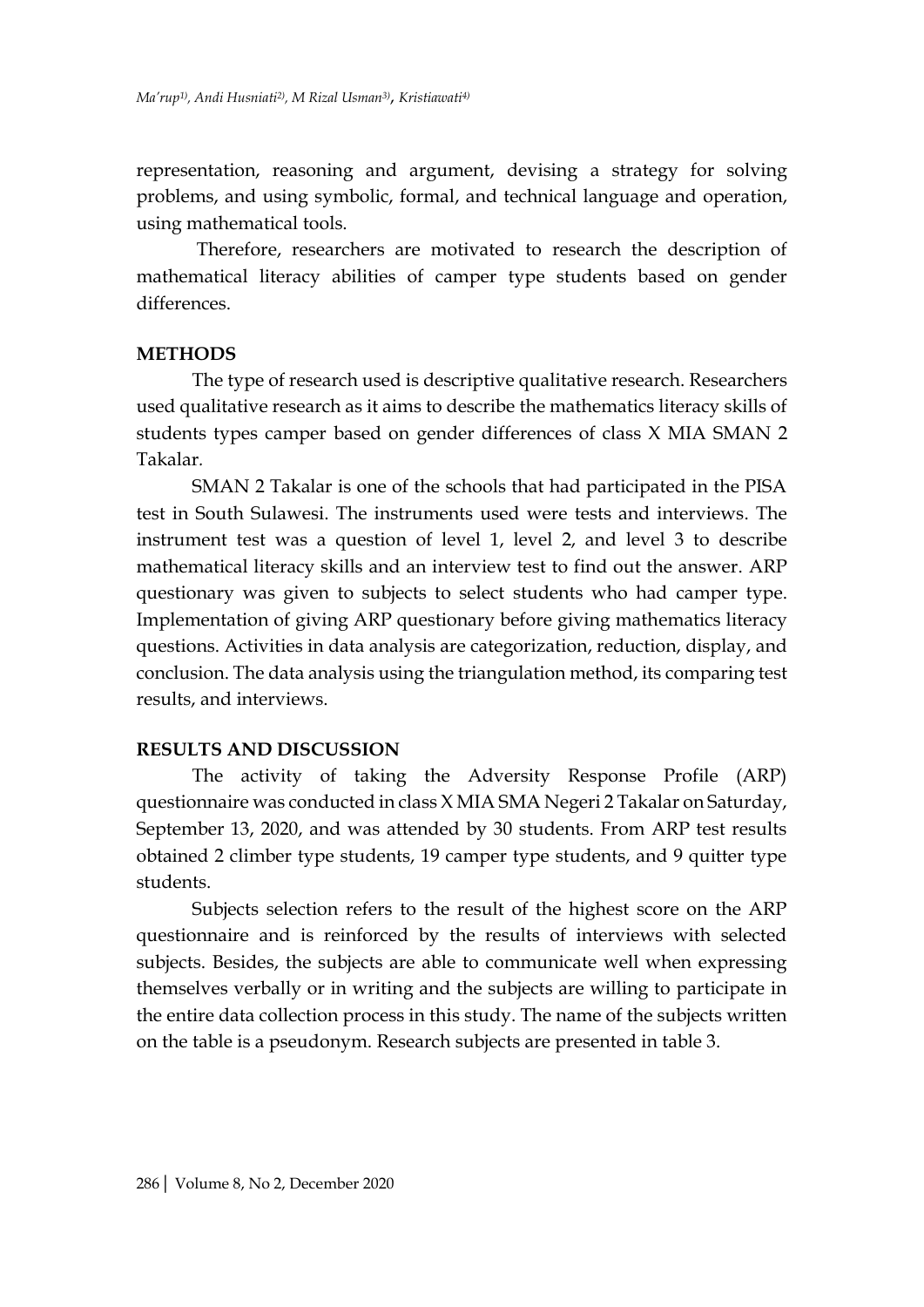|     |          | Tubic 9. Research Bubjecto |                |
|-----|----------|----------------------------|----------------|
| No. | Students | <b>Score</b>               | <b>AQ Type</b> |
|     |          | 130                        | Camper         |
|     | Siti     | 133                        | Camper         |

Table 3. Research Subjects

Data analysis was performed by doing a sequence : (1) classification, (2) reduction, (3) presentation, (4) interpretation, (5) conclusion.

## **a. Camper Type Female Subject (SP)**

1. Mathematical literacy ability of SP number 1

In June 2020, the new CDs of the Blackpink and Adele were released. In February, the CDs of BTS and the Maroon 5 followed. The following graph shows the sales of CDs from June to November.



| $\left  \cdot \right $ | Berapa banyak CD Black pink terjual pada buları     |  |      |                              |             |     |                                                   |
|------------------------|-----------------------------------------------------|--|------|------------------------------|-------------|-----|---------------------------------------------------|
|                        | Agustus ? Berikan alasanmu!                         |  |      |                              |             |     |                                                   |
|                        | => Ada 2000 co Black pink yang terjual pada         |  |      |                              |             |     |                                                   |
|                        | bulan Agustus. Jika diagram tersebut diubah         |  |      |                              |             |     |                                                   |
|                        | ke dalam bentuk tabel, maka:                        |  |      |                              |             |     |                                                   |
|                        | Nama Group co yang terjual dari bylan Juni-November |  |      |                              |             |     |                                                   |
|                        |                                                     |  |      |                              |             |     | Band Juni Juli Agustus september oktober November |
|                        | <b>Black PINK</b>                                   |  |      |                              |             |     | $2.125$ 2.062 2000 1857 1625 2.062                |
|                        | Adele                                               |  |      | $1.687$ $1857$ $1562$ $1250$ |             | 975 | 698                                               |
|                        | BTS                                                 |  | 250  | 1312                         | 1625   1750 |     | 1875                                              |
|                        | Maroon 5                                            |  | 1000 | 250                          | 500         | 625 | 045                                               |

Figure 1. Female Student Answer to Question 1

### **The researcher questions and subject answers**

- P1-001: : Hello Siti, look at the question, do you understand number 1? SP1-001 : Yes sir.
- P1-002 : Do you think the information on the questions is complete to answer the question?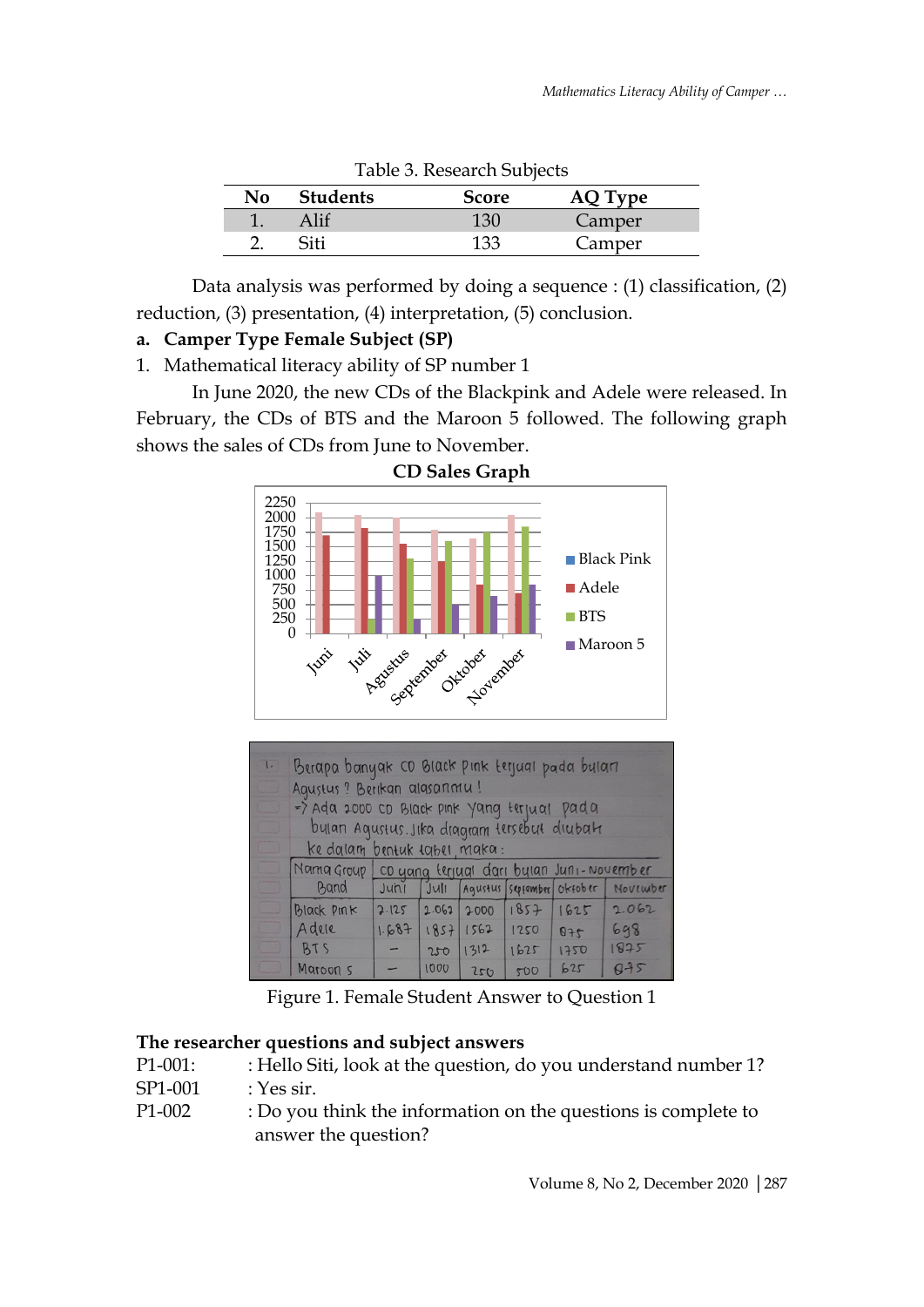| SP1-002             | $: Yes$ sir.                                                                                                                                         |
|---------------------|------------------------------------------------------------------------------------------------------------------------------------------------------|
| P <sub>1</sub> -003 | : What is your answer to question number 1?                                                                                                          |
| SP1-003             | : The number of Blackpink CDs sold in August was 2000 CD                                                                                             |
| P <sub>1</sub> -004 | : Why 2000 CD? what the reason?                                                                                                                      |
| SP1-004             | : In accordance with the diagram in this picture (subject while<br>pointing to the picture on the question) in August the Blackpink<br>CD sold 2000. |
| P <sub>1</sub> -005 | : In the picture?                                                                                                                                    |
| SP1-005             | : Yes (nod).                                                                                                                                         |
| P <sub>1</sub> -006 | : Are you sure about your answer?                                                                                                                    |
| SP1-006             | : Yes sir.                                                                                                                                           |

Following the data analysis process carried out in accordance with the student's mathematical literacy skills based on level 1. Subject answer from the PISA test results and the interview excerpt in question number 1 is correct, which is 2000 CD and the reason given by she was very clear because the diagram was converted into form table whereas the appropriate reason by her on the graph shows that the number of Blackpink CDs sold in August is 2000 CD (figure 1, SP1-003 and SP1-004) from the data it can be concluded that the camper type female subject is able to answer level 1 question.

2. Mathematical literacy ability of SP number 2

A glant Ferris wheel is on the bank of a river. See the picture and diagram below.



The Ferris wheel rotates at a constant speed. The wheel makes one full rotation in exactly 40 minutes. John starts his ride on the Ferris wheel at the boarding point, P. where will John be after half an hour?



Figure 2. Female Student Answer to Question 2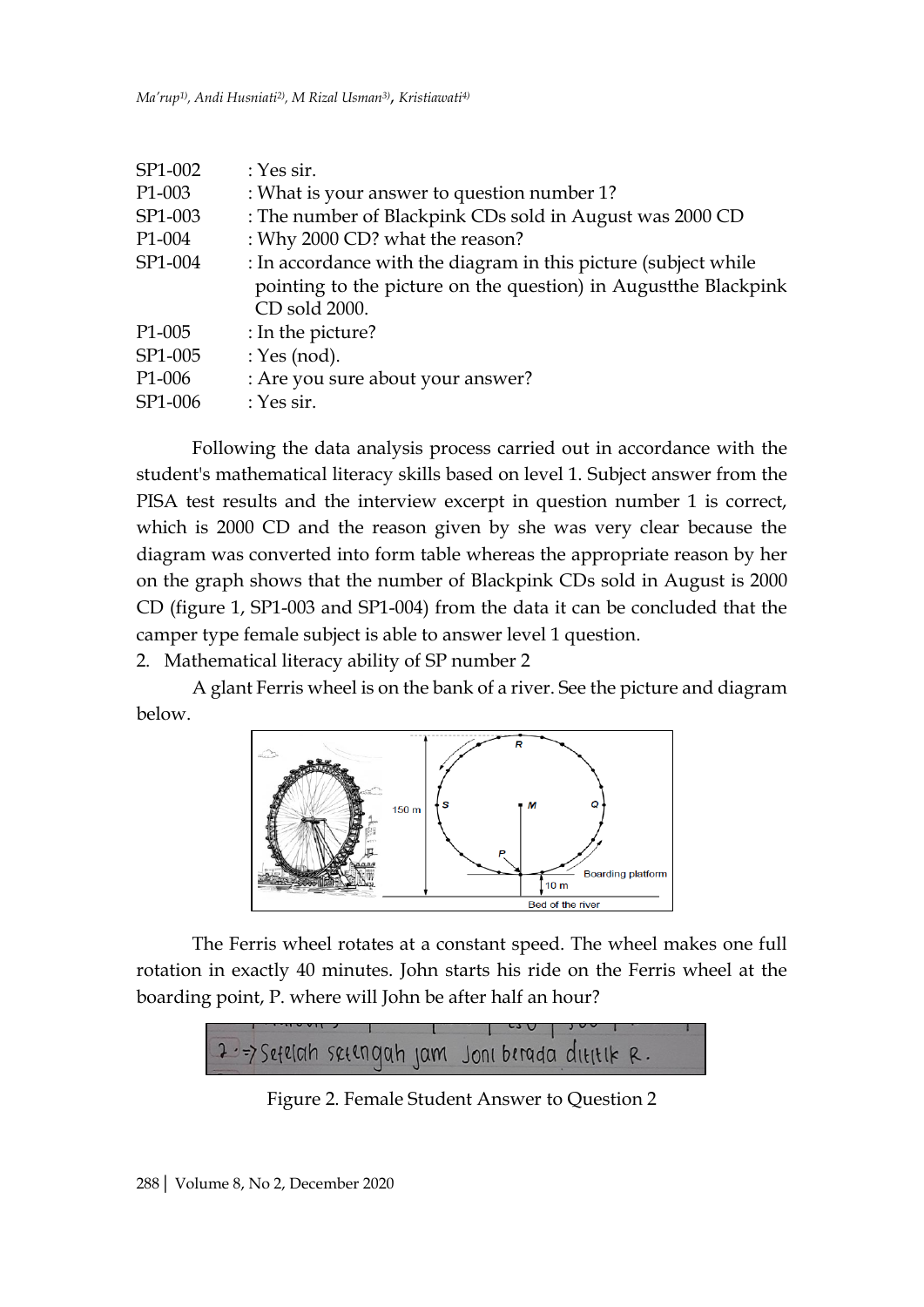|  |  | The researcher questions and subject answers |
|--|--|----------------------------------------------|
|--|--|----------------------------------------------|

| P <sub>2</sub> -001 | : Now, question number 2. Do you understand the question?           |
|---------------------|---------------------------------------------------------------------|
| SP2-001             | : Yes sir                                                           |
| $P2-002$            | : Whether the information on the question is complete to answer     |
|                     | the question?                                                       |
| SP2-002             | : Yes sir                                                           |
| $P2-003$            | : What is the answer to question number 2?                          |
| SP2-003             | : After half an hour, Doni is at point R                            |
| P <sub>2</sub> -004 | : Why answer at point R?                                            |
| SP2-004             | : According to the information on the problem, the wheel spins      |
|                     | one full rotation in 40 minutes. This means that from point P to S  |
|                     | it is 10 minutes, S to R is 10 minutes onwards. The wheel rotates   |
|                     | one full turn in 40 minutes, so automatically 40 minutes return to  |
|                     | point P then P 10 minutes to, S 10 minutes to R so John is at point |
|                     | R.                                                                  |
| P <sub>2</sub> -005 | : Why is Joni at point R?                                           |
| SP2-005             | : Because on the statement about "After half an hour"               |
| P <sub>2</sub> -006 | : How many minutes is half an hour?                                 |
| SP2-006             | : 60 minutes (subject looks nervous)                                |
| P <sub>2</sub> -007 | : How much is half an hour?                                         |
| SP2-007             | : Eh 60 minutes                                                     |
| $P2-008$            | : Are you sure about your answer?                                   |
| SP2-008             | : No sir, it's wrong (the subject shook his head)                   |

Following the data analysis process carried out in accordance with the students' mathematical literacy skills based on level 2. The subject's answer from the PISA test results and the interview excerpt in question number 2 is wrong, namely, after half an hour John is at point R, the correct answer should be after half an hour John is at point S, when answering the question the subject does not pay attention to the sound of the question that "the wheel rotates at a constant speed and counterclockwise" so that the answer from the subject is wrong because the subject answers clockwise and the female subject is wrong with the statement " half an hour "the subject assumed that half an hour was equal to 60 minutes. (Figure 2, SP2-003 and SP2-004) from the data, it can be concluded that the camper type female subject was unable to answer PISA level 2 questions correctly*.*

3. Mathematical literacy ability of SP number 3

Rizky works at a store that rents DVDs and Computer Games. At this store annual membership fee costs Rp.10.000,00. The DVD rental fee for members is lower than the fee for non-members, as shown in the following table: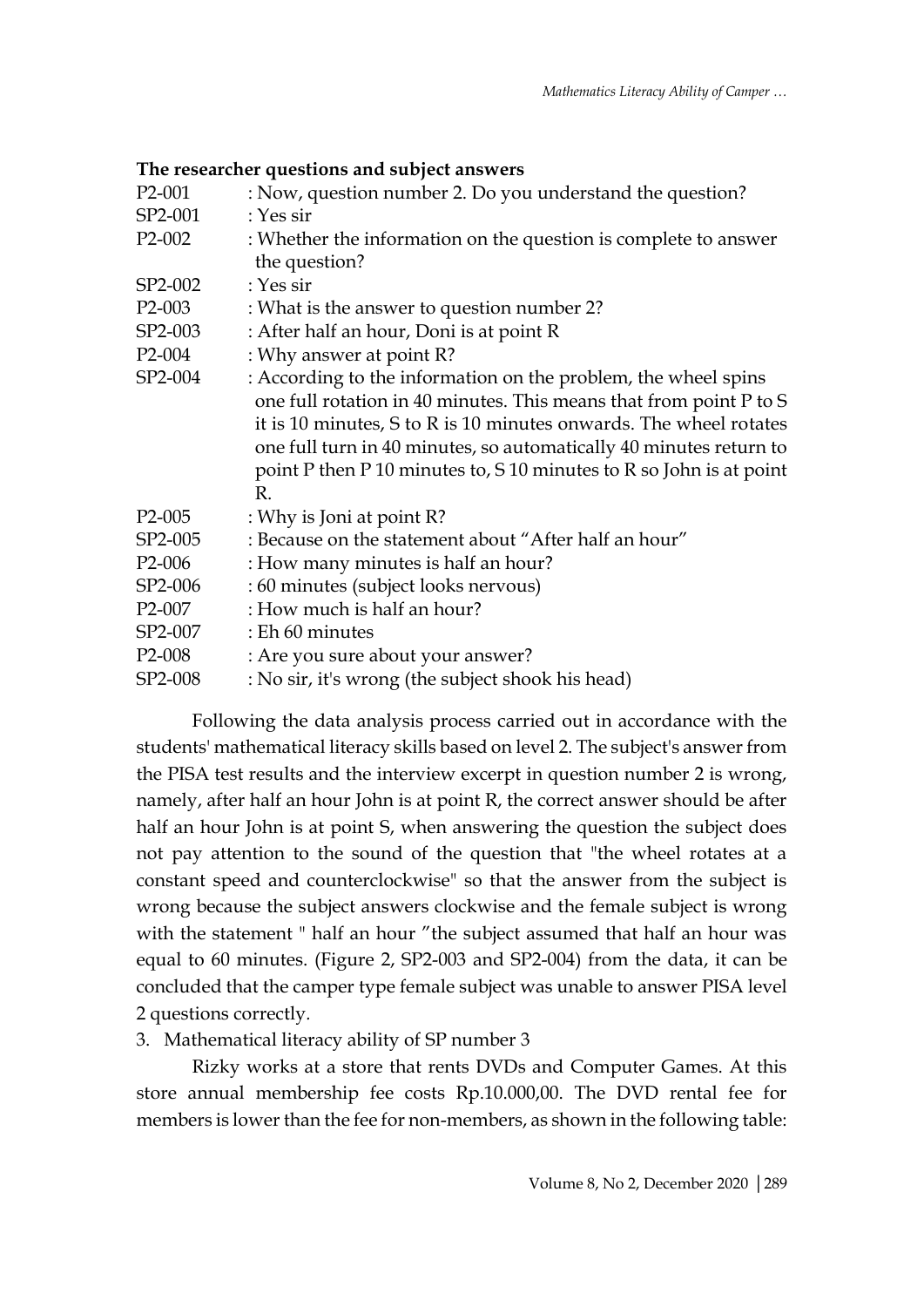| Non-member rental fee Member rental fee |             |
|-----------------------------------------|-------------|
| for one DVD                             | for one DVD |
| Rp.3.200                                | Rp. 2.500   |

What is the minimum number of DVDs a member needs to rent to cover the cost of the membership fee? Show your work.



Figure 3. Female Student Answer to Question 3

### **The researcher questions and subject answers**

- P3-001 : Do you understand question number 3?
- SP3-001 : Don't understand sir
- P3-002 : Which one do you not understand? please try reading again
- SP3-002 : Rizky works in a shop that rents out DVDs and computer games. In this shop, the annual membership fee is Rp. 10,000.00. The DVD rental fee for members is lower than the fee for nonmembers, the non-member rental fee is 3200 while the membership fee is 2500. What is the minimum number of DVDs a member must rent to cover the membership fee?
- P3-003 : What is your answer?
- SP3-003 : 15 DVD

P3-004 : How does it work? Explain the steps to do it

SP3-004 : (While pointing at the answer) this is (3200) for non-member fees, this is (2500) for my members plus the annual fee (10,000), I continue to subtract it because if I move (move segments) it is less so the result is negative. So 3200-2500 = 10,000  $0,700x = 10,000$ So  $X = 10.000$  divided by 0,700, the result 14,28, I conclude to be 15 DVD P3-005 : Are you sure about your answer?  $SP3-005$  : Yes, sir. I'm sure

Following the data analysis process carried out in accordance with the students' mathematical literacy skills based on level 3. The subject answer to the test results and the interview excerpt in question number 3 is that the answer to the final result is not correct when rounding numbers 14.28 to 15 should be 14.28 is rounded down to 14 so the answer is 14 DVDs. The subject is correct in the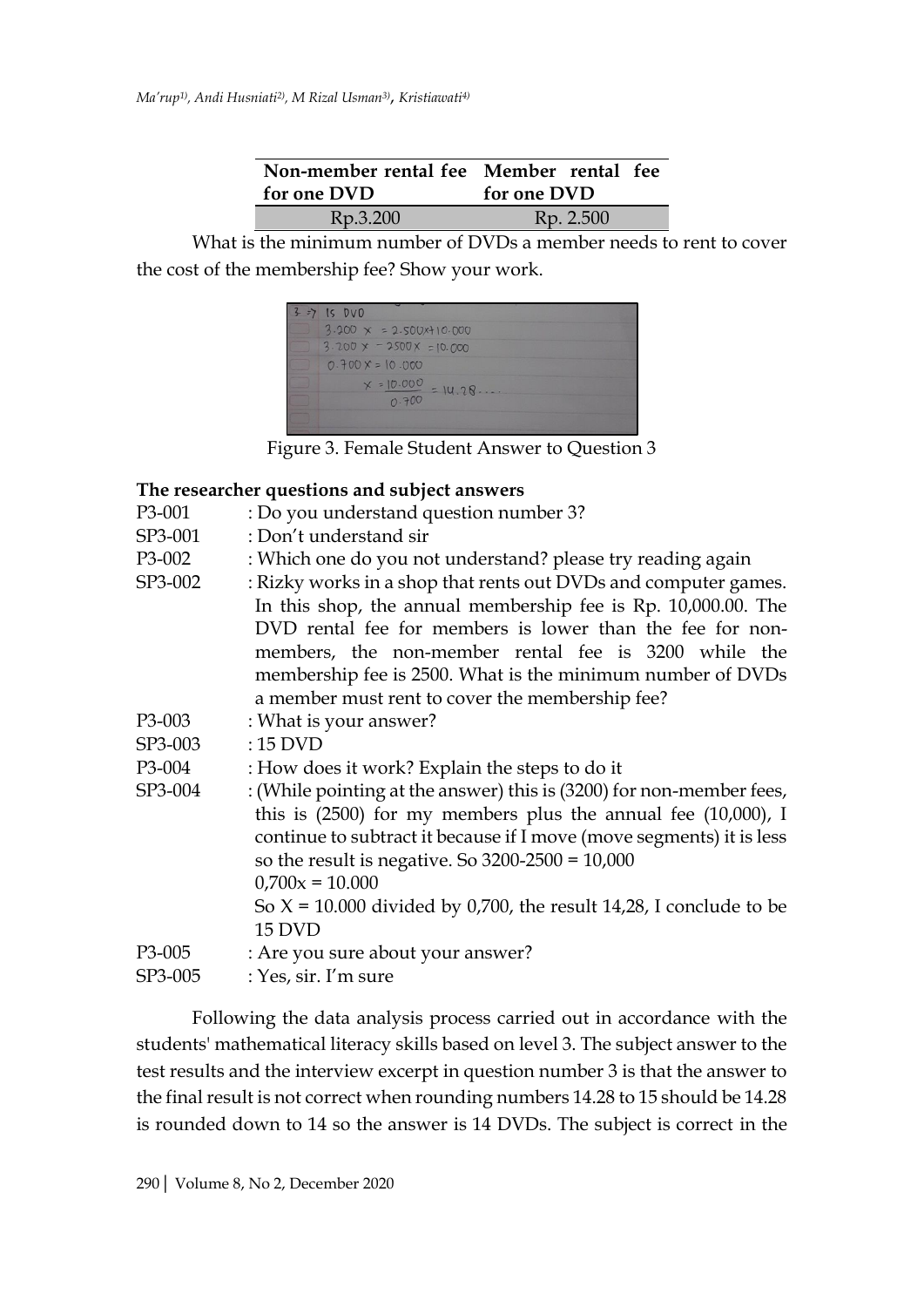problem work procedure (figure 3, SL3-003, SP3-004) from the data it can be concluded that the camper type female subject is able to answer PISA level 3 questions.

# **b. Camper Type Male Subject (SL)**

1. Mathematical literacy ability SL number 1

In June 2020, the new CDs of the Blackpink and Adele were released. In February, the CDs of BTS and the Maroon 5 followed. The following graph shows the sales of CDs from June to November.



**CD Sales Graph**

| $\mathbf{I}$ | Barryak CD Black Pink Terjual Pada bulan             |
|--------------|------------------------------------------------------|
|              | Agustus adglah 2000 COPY CD.                         |
|              | Sebenarnya tidak ada warna yang sesuai dengan        |
|              | warna Penanda Black Pink, tetapi Cuma 1 yang         |
|              | tidak ada tanda, maka dari itu warna pink duadikan   |
|              | Untuk Pernyataan tanda Black Pink.                   |
|              | kita bisa iihat bahwa Perwalan CD Black PINK         |
|              | lebih banyak dibandingkan dengan CD lainnya, Seporti |
|              | Adele [turang lebit 1563 CD], BTS [turang lebih -    |
|              | 1303 CD), darl Maroon 5 (250 CD).                    |

Figure 4. Male Student Answer to Question 1

### **The researcher questions and subject answers**

- P1-001 : Look at the question! Do you understand question number 1?
- SL1-001 : Understand sir
- P1-002 : Is the information in question number 1 clear?
- SL1-002 : Clear
- P1-003 : What is your answer to question number 1?
- SL1-003 : My answer is that the number of Blackpink CD sold in August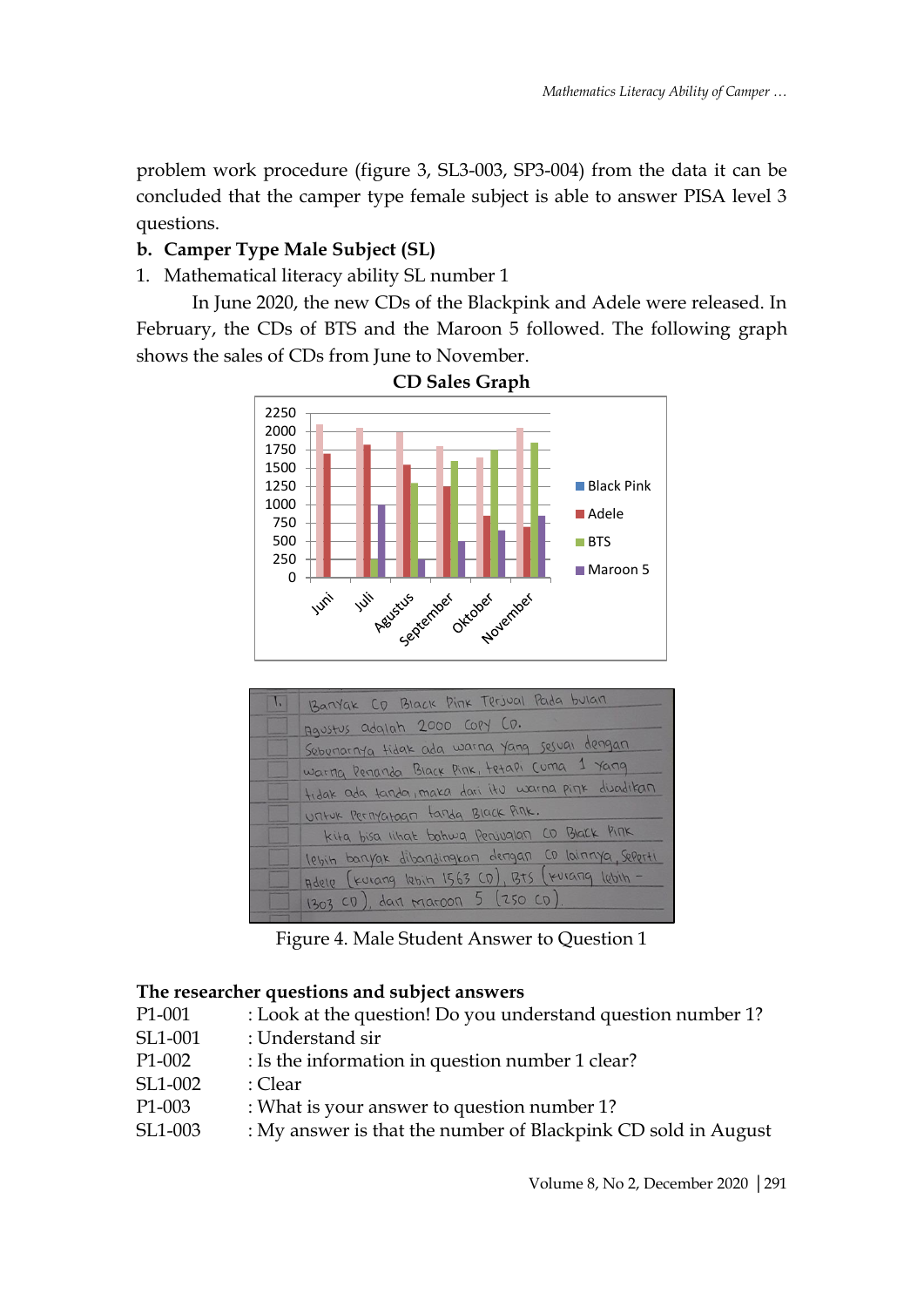|                     | is 2000 copies of CD                                             |
|---------------------|------------------------------------------------------------------|
| P <sub>1</sub> -004 | : What is the reason?                                            |
| SL1-004             | : Actually, there is no color that matches the color of the      |
|                     | Blackpink marker, but only one that is not marked, therefore the |
|                     | pink color is used as a statement to sign Blackpink.             |
|                     | We can see that Blackpink's CD sales are more with other CDs,    |
|                     | such as Adele about 1563 CD, BTS around 1303 CD, and Maroon      |
|                     | 5 250 CD.                                                        |
| P <sub>1</sub> -005 | : So you answer everything based on what?                        |
| SL1-005             | : Based on the table                                             |
| P <sub>1</sub> -006 | : Are you sure about your answer?                                |
| SL1-006             | : Sure                                                           |

Following the data analysis process carried out in accordance with the student's mathematical literacy skills based on level 1. subject answer to the test results and interview excerpts in question 1 is correct but the reasons presented are too long but the aims and objectives are the same according to the question information (figure 4, SL1-003, SL1-004) from the data it can be concluded that the camper type male subject is able to answer PISA level 1 questions.

2. Mathematical literacy ability SL number 2

A glant Ferris wheel is on the bank of a river. See the picture and diagram below.



The Ferris wheel rotates at a constant speed. The wheel makes one full rotation in exactly 40 minutes. John starts his ride on the Ferris wheel at the boarding point, P. where will John be after half an hour?



Figure 5. Male Student Answer to Question 2

### **The researcher questions and subject answers**

| P <sub>2</sub> -001  | : Look at the question! Do you understand question number 2? |
|----------------------|--------------------------------------------------------------|
| SL <sub>2</sub> -001 | : Understand sir                                             |

292| Volume 8, No 2, December 2020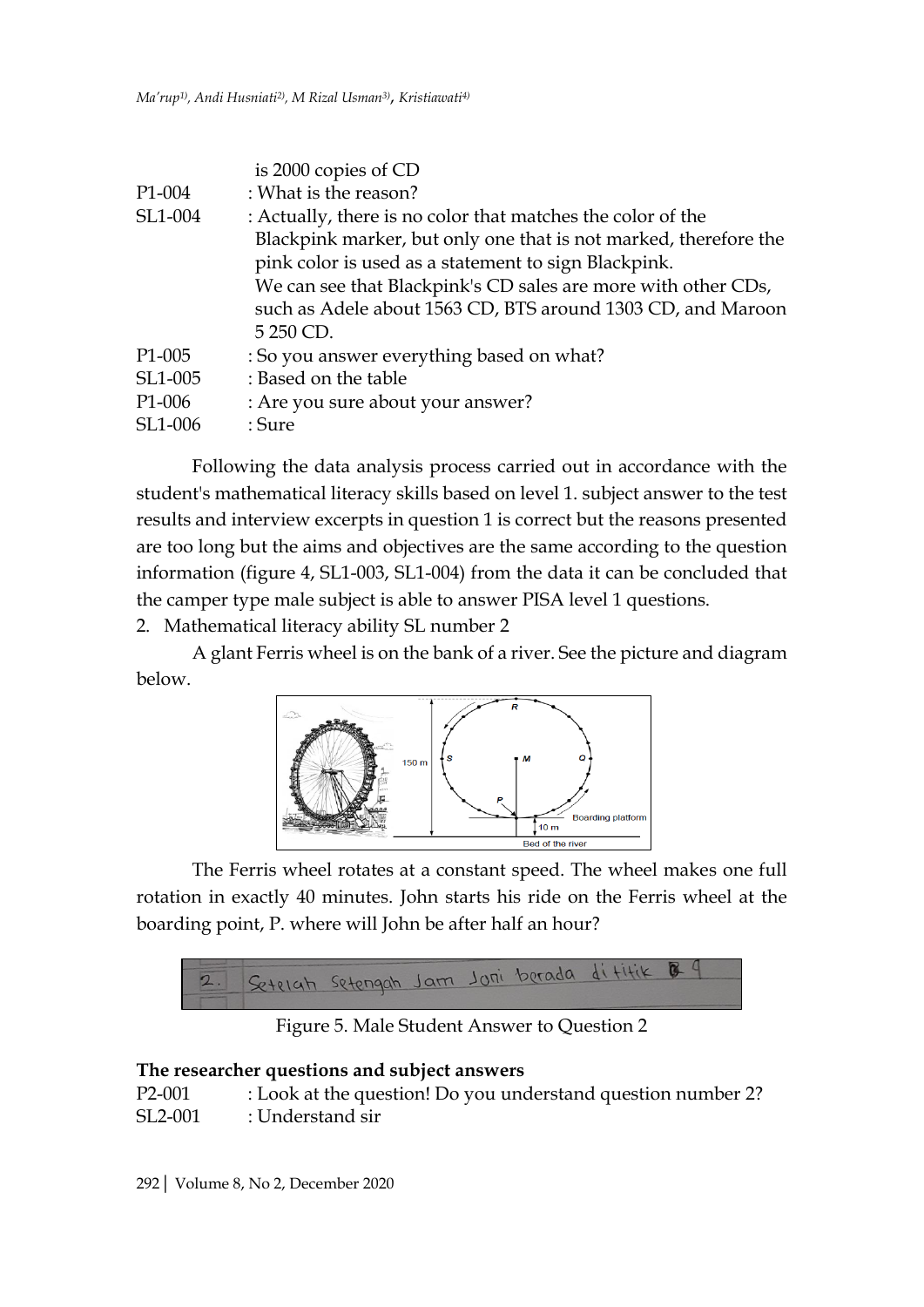| P <sub>2</sub> -00 <sub>2</sub> | : What is your answer to the question of number 2?                  |
|---------------------------------|---------------------------------------------------------------------|
| SL2-002                         | : My answer is after half an hour John was at point P               |
| P <sub>2</sub> -003             | : Please explain                                                    |
| SL <sub>2</sub> -003            | : Because at point P to S 10, S to R 20, R to Q is 30. So one round |
|                                 | has 40 minutes                                                      |
| P <sub>2</sub> -004             | : Are you sure about your answer?                                   |
| SL2-004                         | : Yes sir                                                           |

Following the data analysis process carried out in accordance with the student's mathematical literacy abilities based on level 2. The subject's answer from the test results and the interview excerpt in question number 2 is wrong so that the reasons presented are also wrong. Just like the female subject, the male subject also did not pay attention to the sound of the question that "the wheel rotates at a constant speed and counterclockwise" so that when answering the subject follows the clockwise direction. The male subject did not seem to understand the questions given (figure 5, SL2-002, SL2-003) from the data it can be concluded that the male subject of the camper type has not been able to answer PISA level 2 questions.

# 3. Mathematical literacy ability SL number 3

Rizky works at a store that rents DVDs and Computer Games. At this store annual membership fee costs Rp.10.000,00. The DVD rental fee for members is lower than the fee for non-members, as shown in the following table:

| Non-member rental fee Member rental fee |             |  |
|-----------------------------------------|-------------|--|
| for one DVD                             | for one DVD |  |
| Rp.3.200                                | Rp. 2.500   |  |

What is the minimum number of DVDs a member needs to rent so as to cover the cost of the membership fee? Show your work.



Figure 6. Male Student Answer to Question 3

### **The researcher questions and subject answers**

| : Look at the question! do you understand question 3?                                                       |
|-------------------------------------------------------------------------------------------------------------|
| : Yes sir                                                                                                   |
| : What is your answer?                                                                                      |
| $\cdot$ 4                                                                                                   |
| : Why 4? Can you explain it?                                                                                |
| : Because the annual membership fee is Rp. 10.000 so I divided<br>Rp.10.000 by Rp. 500 so the result is $4$ |
|                                                                                                             |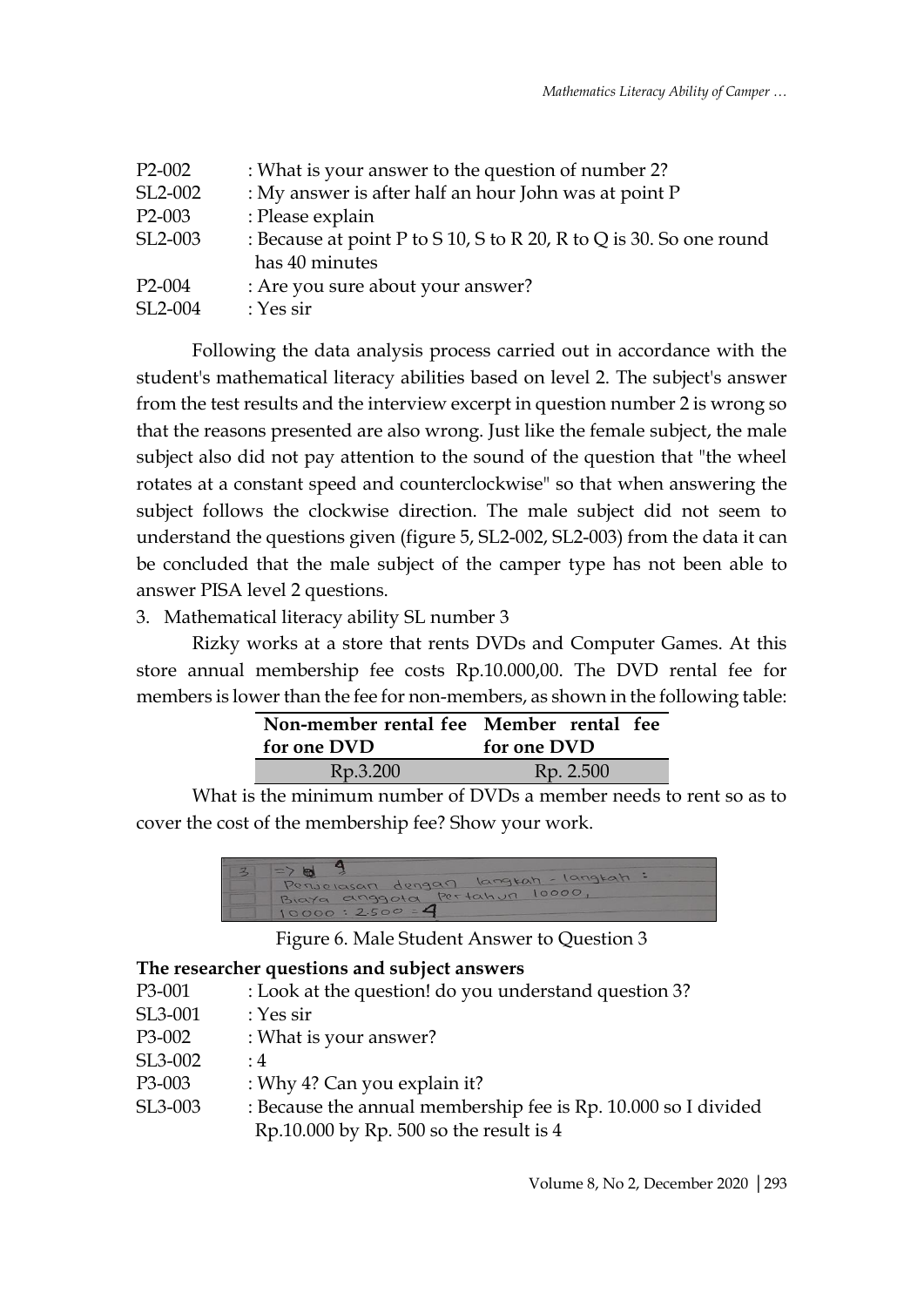| P3-004  | : Are you sure about your answer? |
|---------|-----------------------------------|
| SL3-004 | : Yes sir, sure                   |

Following the data analysis process carried out in accordance with the student's mathematical literacy skills based on level 3. The subject answer from the test results and the interview excerpt in question number 3 is not correct or wrong as well as the work procedure on the incorrect answer (figure 6, SL3-003) from the data it can be concluded that the camper type male subject has not been able to answer PISA questions level 3.

## **From the results of the data analysis above, it shows the literacy ability of each subject.**

- **1. Mathematical literacy ability female student camper type**
- a. Mathematical literacy ability of female student camper type at level 1 category

In question number 1 which is PISA level 1 category, the subject is able to answer the question correctly and the reason is correct according to the information on the question. The subject converts the data from the bar chart into tables to make it easier to read, but this process takes a long time.

b. Mathematical literacy ability of female student camper type at level 2 category

In question number 2 which is the level 2 PISA category, the subject has not been able to answer the question correctly because the subject does not pay attention to all the statements and questions in the question, it seems the subject does not pay attention to the sound of the question "the wheel rotates at a constant speed and counterclockwise" so that the subject the woman answers clockwise. And also the subject mistakenly stated "half an hour" and the subject assumed half an hour = 60 minutes. So that the mathematical literacy skills of the camper type female students in question number 2 are still lacking.

c. Mathematical literacy ability of female student camper type at level 3 category

In question number 3 which is the level 3 PISA category, the subject answers the question with appropriate and correct procedures but is slightly wrong at the conclusion of the answer given, the rounding result should be 14.28, not 15, answer question number 3 level 3.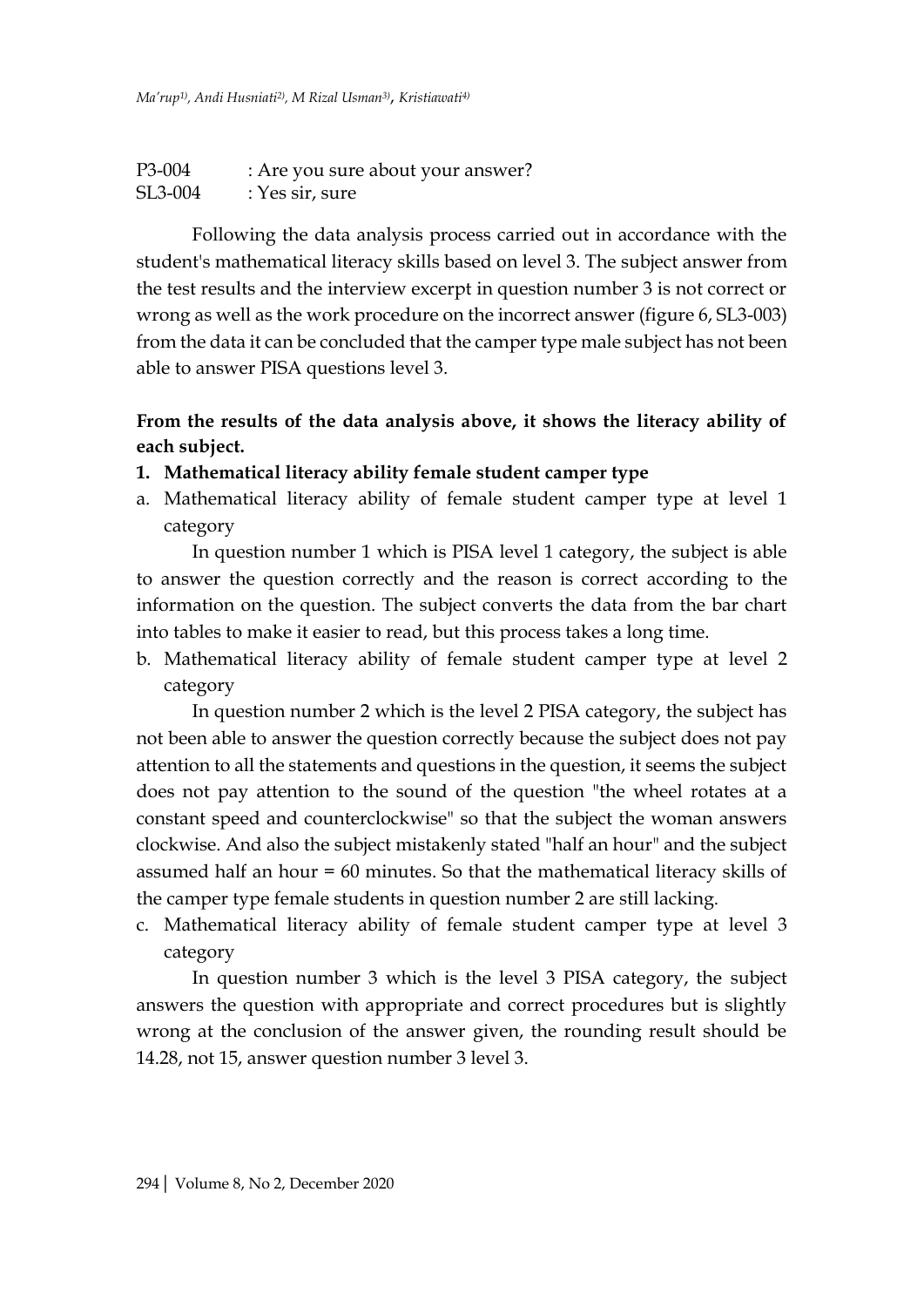# **2. Mathematical literacy ability male student camper type**

a. Mathematical literacy ability of male student Camper type at level 1 category

In question number 1 which is the level 1 PISA category, the subject is able to answer the question correctly and the reason is correct according to the information contained in the question.

b. Mathematical literacy ability of male student camper type at level 2 category

In question number 2 which is the level 2 PISA category, the subject has not been able to answer the question correctly. The subject has not been able to understand the contents of question number 2 properly so that the answers and reasons given are not correct.

c. Mathematical literacy ability of male student camper type at level 3 category

In question number 3 which is PISA level 3 category, the subject has not been able to answer the question correctly and the procedure for working on the answer to the question is also wrong.

- **3. Similarities in Mathematical Literacy Ability Female and Male Students of Camper Type**
- a. Mathematical literacy ability SP and SL level 1 category

SP and SL both could answer the question correctly and the right reason according to the information in the question.

b. Mathematical literacy ability SP and SL level 2 category

SP and SL answer questions with wrong answers. Both SP and SL do not pay attention to the sound of the question that "the wheel rotates at a constant speed and counterclockwise" so that SP and SL answer clockwise. SP during the interview admitted that he was in doubt about the answer.

c. Mathematical literacy ability SP and SL level 3 category

SP and SL both could answer questions and each can describe the reasons.

# **4. Differences in The Mathematical Literacy Ability Female and Male students of Camper Type**

The following table shows the differences in mathematical Literacy Ability possessed by the female (SP) and male (SL) of camper type.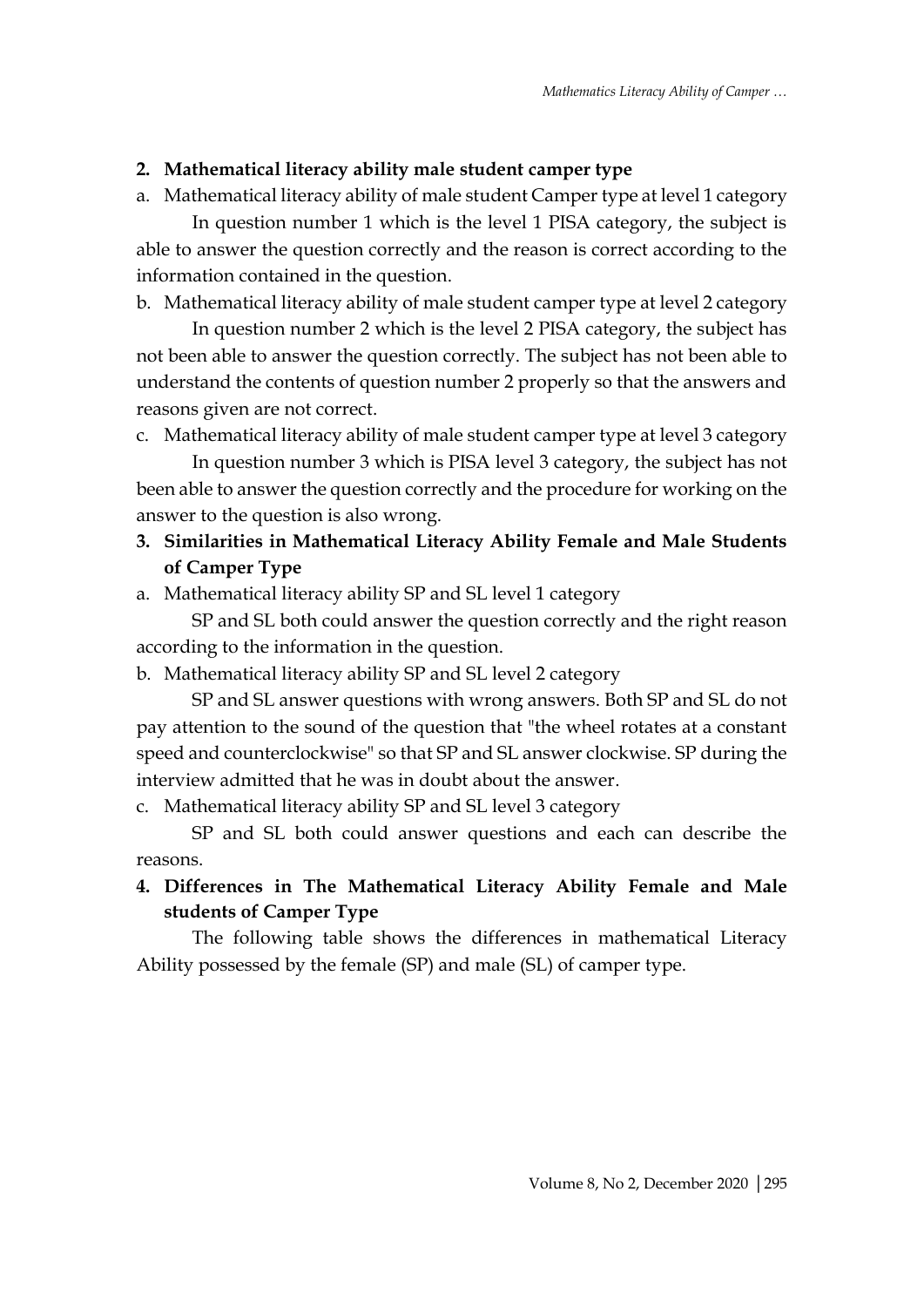|                                                          | $s$ <i>audelles</i> of Camper Type                                                                                                                                                                                                                                                                                                                                       |                                                                                                                                           |
|----------------------------------------------------------|--------------------------------------------------------------------------------------------------------------------------------------------------------------------------------------------------------------------------------------------------------------------------------------------------------------------------------------------------------------------------|-------------------------------------------------------------------------------------------------------------------------------------------|
| Subject<br>Aspects<br>Observed                           | Female Subject of Camper Type<br>(SP)                                                                                                                                                                                                                                                                                                                                    | Male Subject of<br>Camper Type<br>(SL)                                                                                                    |
| 1. Mathematical<br>literacy ability<br>PISA test level 1 | The female subject answered the<br>question by changing the bar<br>chart into a table form so that the<br>value of each Group Band was<br>easy to read                                                                                                                                                                                                                   | Male subject<br>answered the<br>question by<br>estimating the<br>CD count of each<br>group Band                                           |
| 2. Mathematical<br>literacy ability<br>PISA test level 2 | The subject has not been able to<br>answer question number 2<br>correctly. The subject admitted<br>that he doubted the answer. The<br>subject seemed to understand the<br>problem, but the subject did not<br>pay attention to the sound of the<br>question which stated that "the<br>wheel is turning<br>counterclockwise" so that the<br>subject answered incorrectly. | The subject has<br>not been able to<br>answer question<br>number 2<br>correctly. The<br>subject looks not<br>familiar with the<br>problem |
| 3. Mathematical<br>literacy ability<br>PISA test level 3 | Subjects are able to answer<br>question number 3 correctly<br>according to the procedure.                                                                                                                                                                                                                                                                                | The subject has<br>not been able to<br>answer question<br>number 3<br>correctly.                                                          |

Table 4. Differences in The Mathematical Literacy Ability Female and Male students of Camper Type

The results of this study indicate that female student has a higher ability to solve questions than the male student. In contrast with Halpern in Goodwin & Friedman (2006) argues that boys have better intellectual abilities than girls. Boys are rational, independent, aggressive, achievement-oriented, and active. Meanwhile, girls are more proficient in reading and writing tasks because girls have a higher emotional level, give up easily, are passive and subjective, so they are weak in mathematics. While the results of this study indicated that female student has a better ability to solve problems than boys. The camper type female student was able to answer the level 1 and level 3 questions correctly and for the right reasons, while the camper type male students were only able to answer the level 1 questions correctly. For level 2 questions, female students interpreted the questions incorrectly, but during the interview, it was seen that the camper type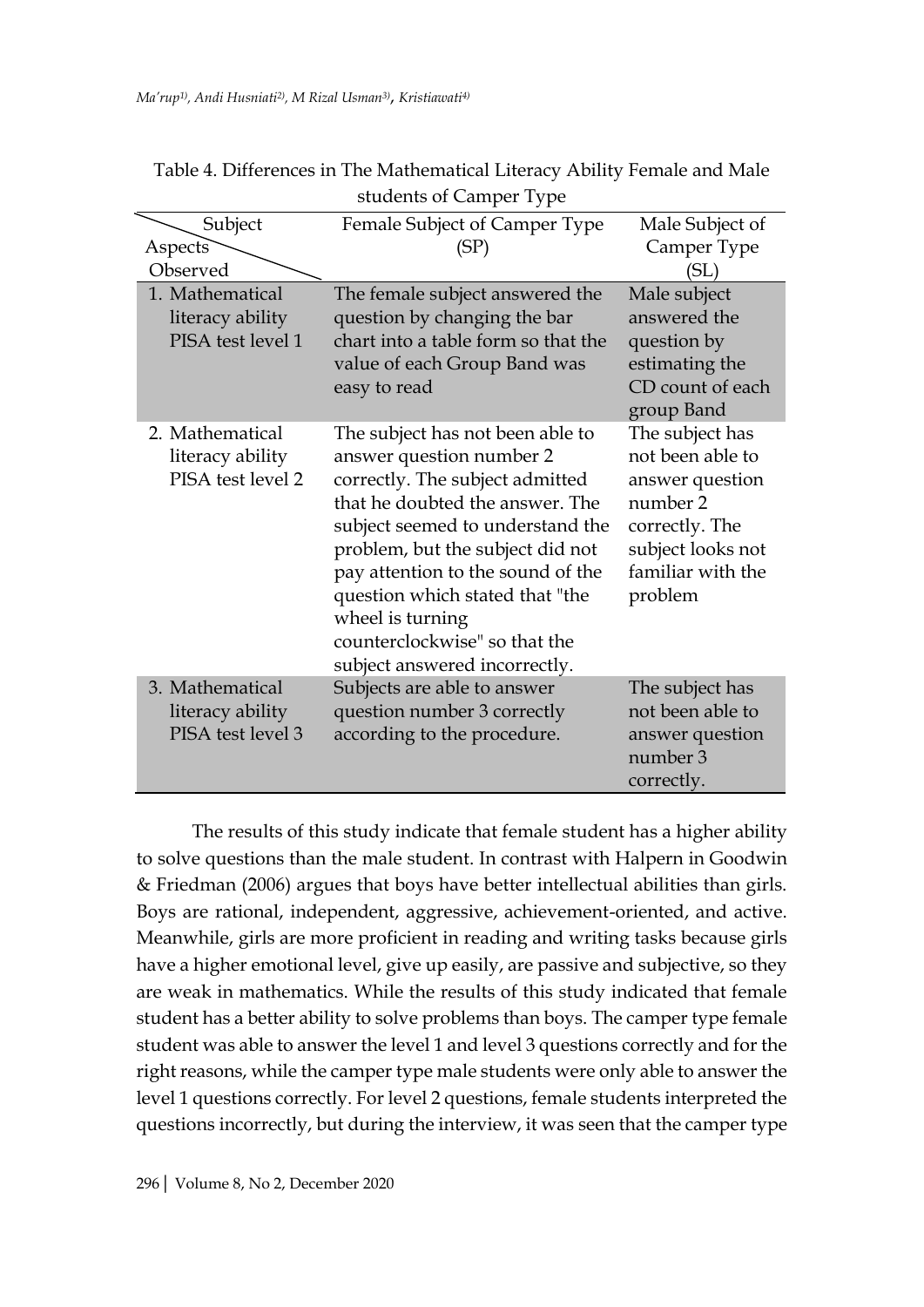of female students understood the level 2 questions. Meanwhile, the camper type male students did not seem to understand the level 2 and level 3 questions, in contrast to Sutrisno and Adirakasiwi (2019), the results showed that the literacy mathematical ability of male student was higher than the literacy abilities of female students. Differences in research result can occur because only takes two subjects and different locations so that it cannot be generalized.

### **CONCLUSION**

Based on the research results and data analysis that have been presented, the camper type female subject has high mathematical literacy skills for level 1, level 2, and level 3. This is indicated by the subject's ability to answer questions. Even though in number 2 for the category of PISA level 2 questions, the subject answers wrong but the subject is aware of the mistake and the subject understood the PISA question. The male subject of the camper type has low mathematical literacy ability for level 1, level 2, and level 3, this is indicated by the subject's ability to answer questions. The camper type male subject was only able to answer 1 of 3 questions correctly, namely question number 1. The difference in the ability of the two subjects is very visible from their respective answer sheets, the female subject answers neatly and structurally while the male subject answers the unstructured answer sheet, the male subject first answers question number 3 then works on question number 2. Mathematical literacy ability of camper type female subject was higher than the camper type male subject.

#### **REFERENCES**

- Abidin, Y., Mulyati, T., & Yunansah, H. (2017). *Pembelajaran literasi, strategi meningkatkan kemampuan literasi matematika, sains, membaca dan menulis*. Jakarta: Bumi Aksara.
- Daryanto, & Syaiful, K. (2016). *Pembelajaran Abad 21*. Yogyakarta: Gava Media.
- Dorn, L., & Jones, T. (1980). *Apprenticeship in Literacy, Second Edition*. Stenhouse Publisher. Retrieved from https://www.stenhouse.com/content/ apprenticeship-literacy-second-edition.
- Goodwin, R. D., & Friedman, H. S. (2006). Health status and the five-factor personality traits in a nationally representative sample. *Journal of Health Psychology*, *11*(5), 643–654. https://doi.org/10.1177/1359105306066610.
- Kemendikbud. (2016). *Peringkat dan capaian pisa indonesia mengalami peningkatan*. Retrieved from https://www.kemdikbud.go.id/main/blog/2016/12/ peringkat-dan-capaian-pisa-indonesia-mengalami-peningkatan.
- Khoirudin, A., Styawati, R. D., & Nursyahida, A. (2017). Profil kemampuan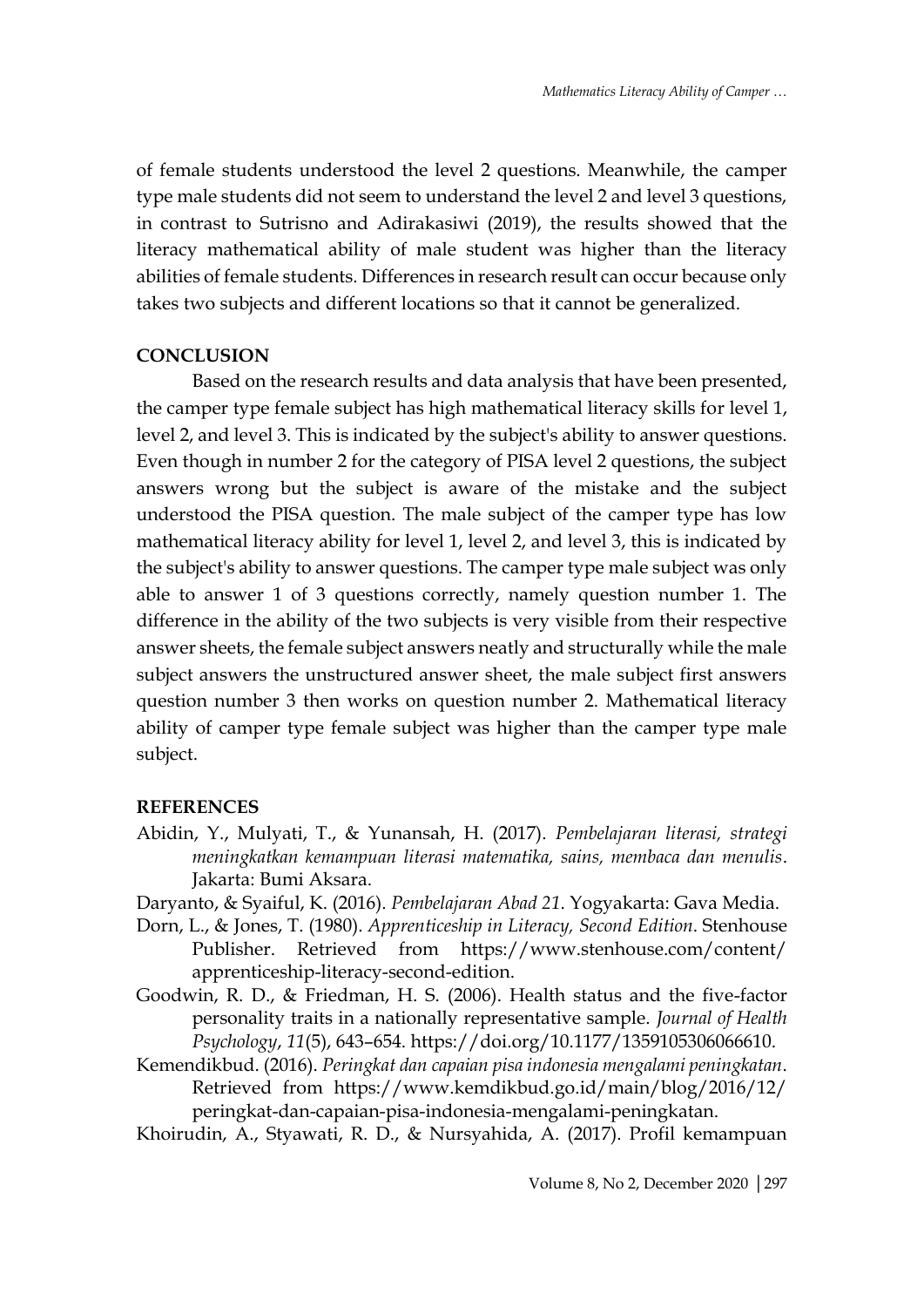literasi matematika siswa berkemampuan matematis rendah dalam menyelesaikan soal berbentuk PISA. *AKSIOMA: Jurnal Matematika Dan Pendidikan Matematika*, *8*(2), 33–42. https://doi.org/10.26877/aks.v8i2. 1839.

- Lange, J. de. (2006). Mathematical literacy for living from OECD-PISA perspective. *Tsukuba Journal of Educational Study in Mathematics*, *25*, 13– 35. Retrieved from http://www.human.tsukuba.ac.jp/~mathedu/2503. pdf.
- Mahdiansyah, & Rahmawati. (2014). Literasi matematika siswa pendidikan menengah: Analisis menggunakan desain tes internasional dengan konteks Indonesia. *Jurnal Pendidikan Dan Kebudayaan*, *20*(4), 452–469. https://doi.org/10.24832/jpnk.v20i4.158.
- National Council of Teachers of Mathematics. (2000). *Principles and standards for school mathematics*. Reston, VA: NCTM.
- OECD. (2014). *PISA 2012 result: what student know and can do (volume I, revised edition, February 2014) student performance in mathematics, reading, and science*. Paris: OECD Publishing. Retrieved from https://www.oecdilibrary.org/education/pisa-2012-results-what-students-know-and-cando-volume-i-revised-edition-february-2014\_9789264208780-en.
- OECD. (2015). *PISA 2015 assessment and analytical framework*. Paris: OECD Publishing. Retrieved from https://www.oecd.org/publications/pisa-2015-assessment-and-analytical-framework-9789264281820-en.htm.
- Ojose, B. (2011). Mathematics literacy: Are we able to put the mathematics we learn into everyday use? *Journal of Mathematics Education*, *4*(1), 89–100. Retrieved from http://educationforatoz.com/images/8.Bobby\_Ojose\_-- \_Mathematics\_Literacy\_Are\_We\_Able\_To\_Put\_The\_Mathematics\_We\_ Learn\_Into\_Everyday\_Use.pdf.
- Pasiak, T. (2004). *Membangunkan raksasa tidur: Optimalkan kemampuan otak anda dengan metode alissa*. Jakarta: Gramedia.
- Setiawan, H., Dafik, D., & Lestari, N. D. S. (2014). Soal matematika dalam PISA kaitanannya dengan literasi matematika dan keterampilan berpikir tingkat tinggi. *Prosiding Seminar Matematika Dan Pendidikan Matematik*, *1*(1). Retrieved from https://jurnal.unej.ac.id/index.php/psmp/article/ view/955.
- Suryaprani, M. W., Suparta, I. N., & Suharta, I. G. P. (2016). Hubungan jenis kelamin, literasi matematika, dan disposisi matematika terhadap prestasi belajar matematika peserta didik SMA Negeri di Denpasar. *Prosiding Seminar Nasional MIPA*. Universitas Pendidikan Ganesa Singaraja, Denpasar.
- Sutrisno, U., & Adirakasiwi, A. G. (2019). Analisis kemampuan literasi matematis pada soal berorientasi pisa konten uncertainty and data berdasarkan jenis kelamin. *Prosiding Seminar Nasional Matematika Dan*